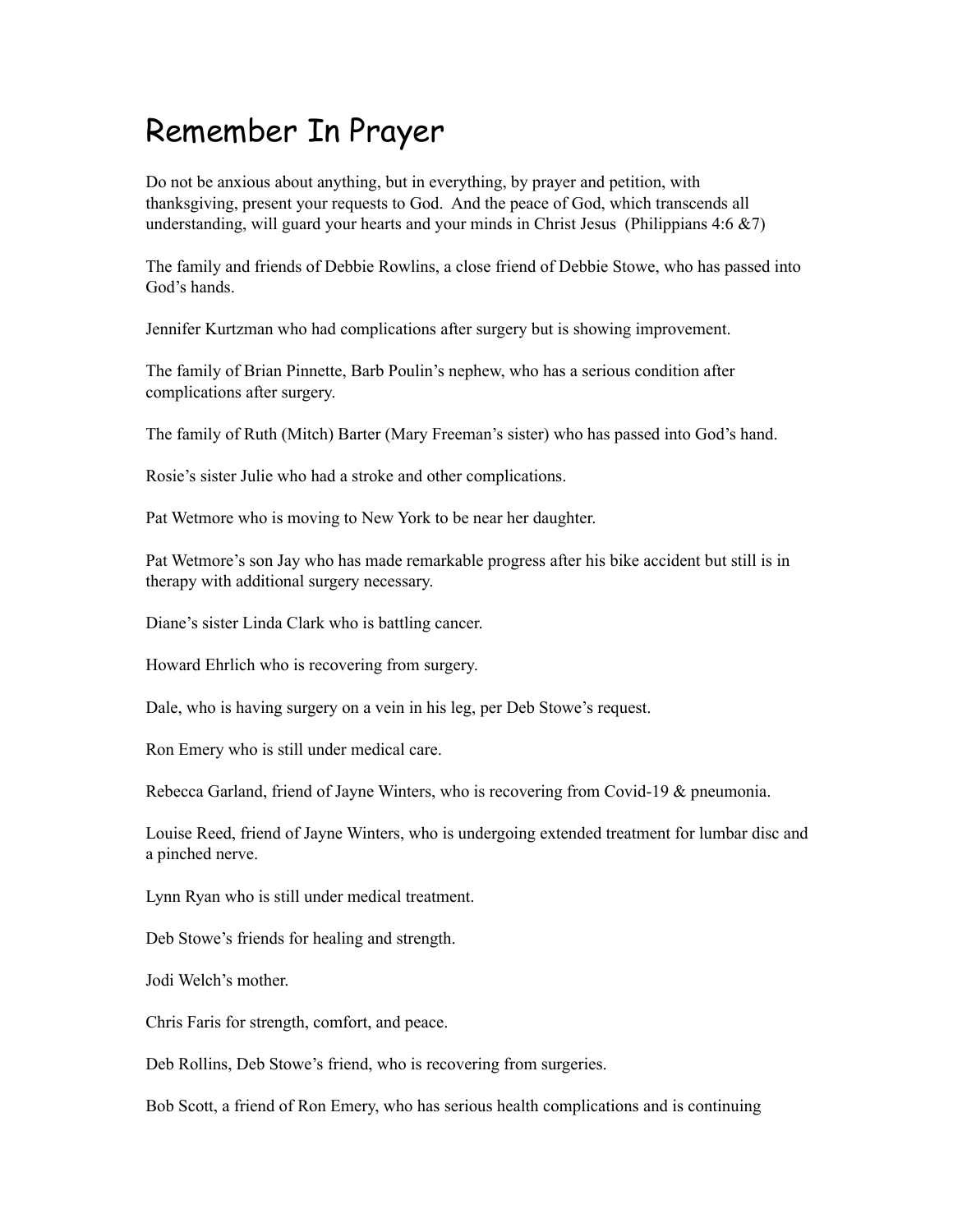dialysis treatments.

Roy Feihel who was diagnosed with congestive heart failure and thyroid issues.

Lydia Biswell reported her Doctors said her radiation has been completed and she is cancer free.

Pat Wetmore's husband Leonard who is undergoing cancer therapy.

Doreen Heller (friend of the Winters') who is undergoing treatment for pancreatic cancer chemo to be followed by surgery.

Jany's sister Judie Lewis in hospital & rehab.

Parson's family & children.

Joel Blackwell and family, and the doctors to find a new treatment plan to attack his cancer.

Pat Wetmore's son Jay recovering from a bike accident spinal cord injury.

Continued Prayers for Churchill's mother Hannah who is now home recovering.

Debbie Dinsmore who has breast cancer.

Brooke Ireland (friend of Jayne Winters)-keep her in prayers as she continues with severe pain of chronic costochondritis.

Josh Woodward – healing from Sepsis.

Bob, a friend of Bill Childs, who is fighting cancer.

Marge, friend of Ray Topar, who is receiving hospice care in Florida.

Continued healing for Dale Conley.

Chris' friend Earl for healing & his brother John for guidance.

David Rogers healing from Hip surgery.

Lindsey's Dad who has a severe eye condition.

Kathy, Steve Rawson's cousin, who is being treated for cancer.

Benjamin Mosher recovering from a brain tumor.

Shawn McIntyre healing for his family.